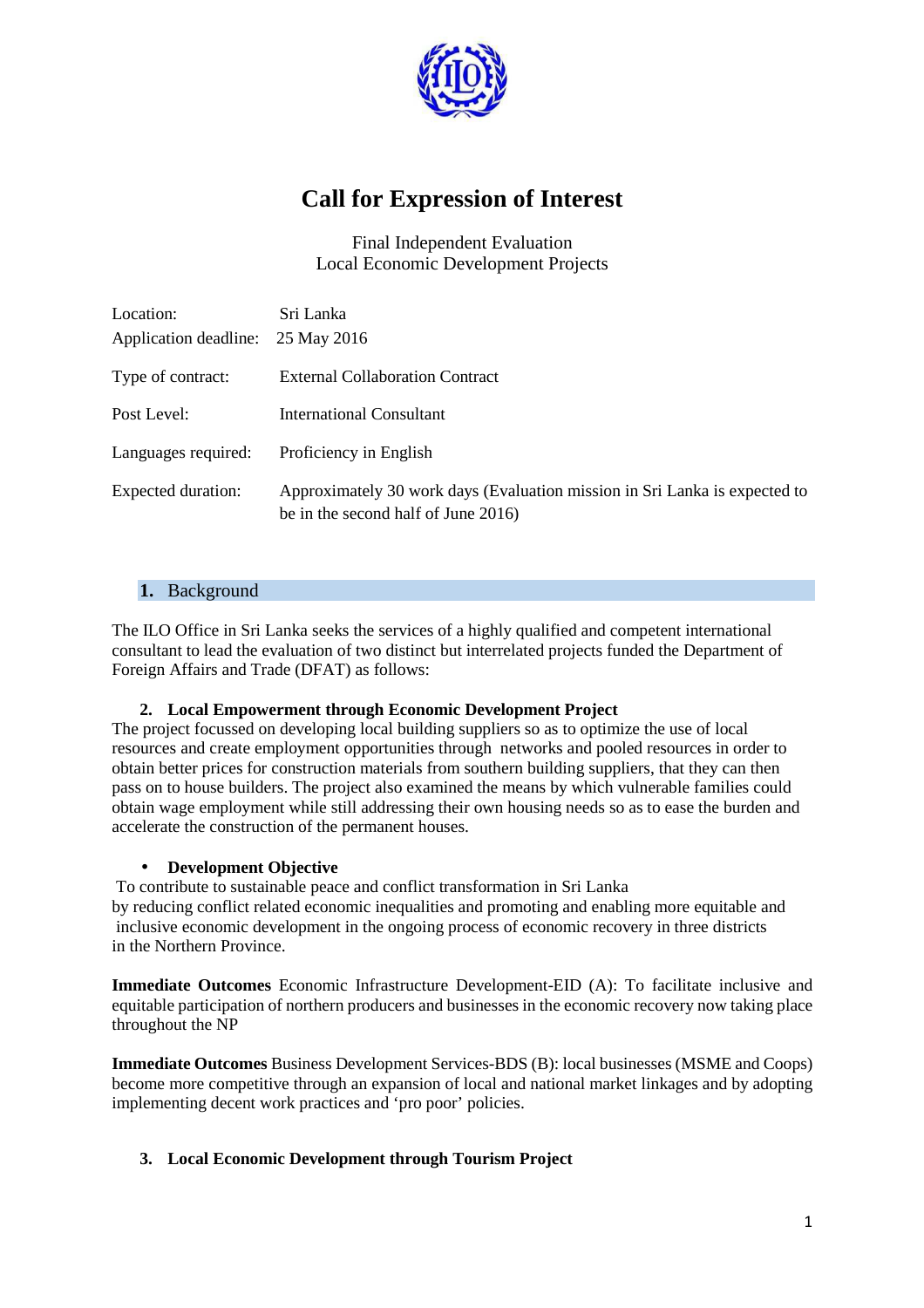The project was designed to contribute directly to three key priority / result areas of DFATs Sri Lankan Aid Programme as follows:

- Increased economic and social development opportunities for vulnerable, lagging and conflict‐affected target communities delivered;
- Access to sustainable livelihoods and income generating activities and;
- Social protection for excluded and vulnerable people through better access to government services.

#### • *Development Objective*

 Contribute to reducing the incidence of poverty by creating sustainable employment and livelihood opportunities for vulnerable populations in the Eastern Province through promotion and development of an eco- friendly pro poor tourism sector.

The project was premised on three main immediate outcomes as follows:

**Intermediate Outcome A:** Increased supply chain linkages of local supplies and service providers to the more established tourism and hospitality operators

**Intermediate Outcome B:** Improve efficiency of MSME's to provide quality service to the tourism industry

**Intermediate Outcome C:** Government/semi-government institutions and stakeholders in the province mainstream eco- friendly, sustainable gender sensitive pro-poor tourism

The final evaluation aims at examining the extent to which the project objectives have been achieved and at assessing the impact of the project particularly on the direct and indirect beneficiaries. The final evaluation will also report on the lessons learnt and possible good practices. The final evaluation findings, recommendations and lessons learnt will provide valuable information regarding ILO response to livelihoods and income generation interventions through its local economic development strategies in Sri Lanka and in other countries.

The detailed ToR can be found on the following link: http://www.ilo.org/colombo/

#### **2. Qualifications and Experience Sought**

The selection of the International Consultant for the final evaluation will be based on the strengths of the qualification and experience provided by the potential candidates through their expression of interests (EoI) for the assignment. Interested candidates should include in their EOI:

- A curriculum vitae or details of their background and knowledge of subject areas and of Sri Lanka (where possible);
- A list of previous research or evaluation experiences relevant to this assignment;
- Statement of availability for the assignment and proposed professional fee (daily basis);
- A statement confirming no previous or current link to the Project and no personal relationship with the people who manage the project.

Interested candidates for the international consultant (evaluator) should possess the following qualifications:

• University Degree with minimum 10 years of experience in project /program evaluation